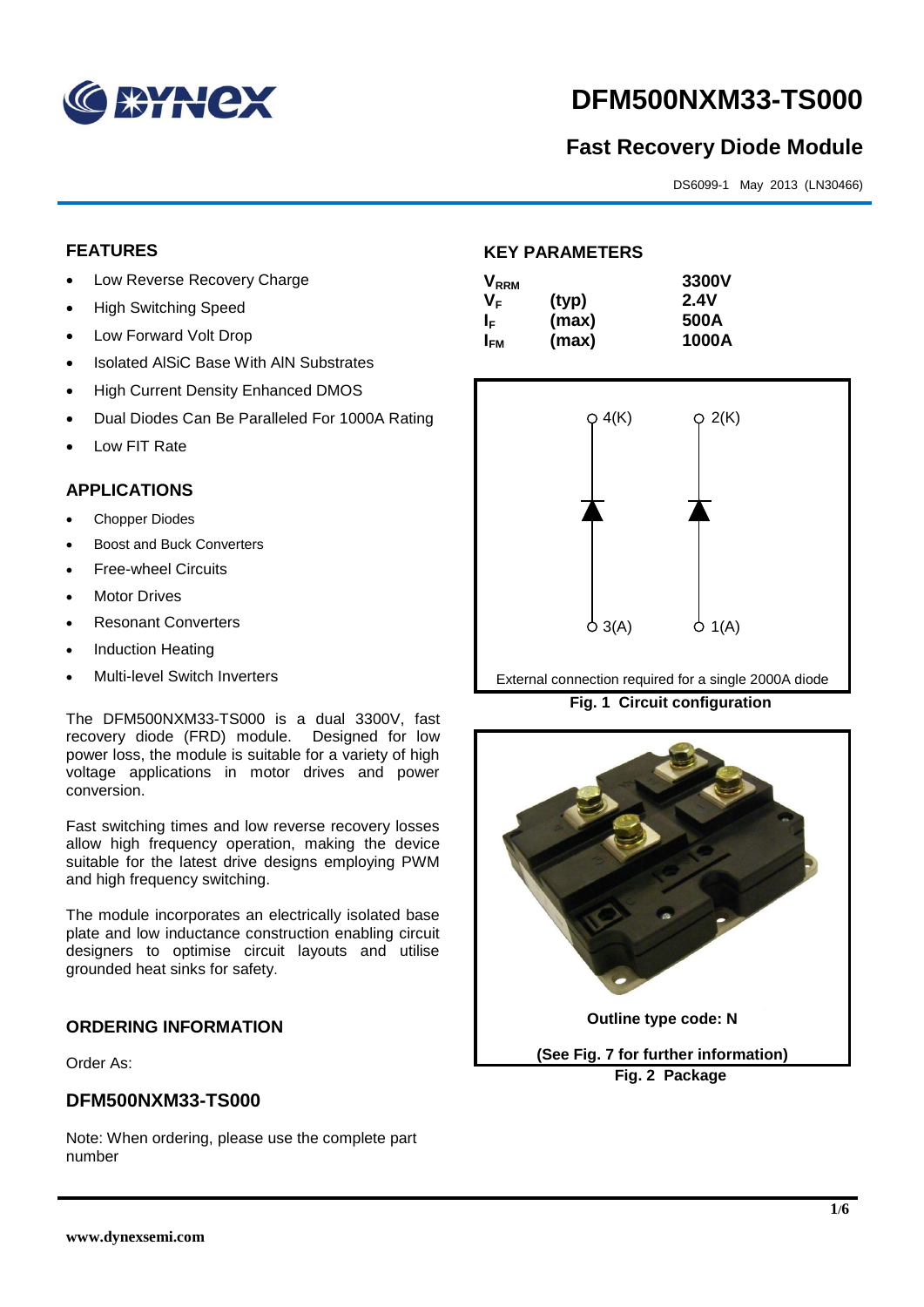#### **ABSOLUTE MAXIMUM RATINGS**

Stresses above those listed under 'Absolute Maximum Ratings' may cause permanent damage to the device. In extreme conditions, as with all semiconductors, this may include potentially hazardous rupture of the package. Appropriate safety precautions should always be followed. Exposure to Absolute Maximum Ratings may affect device reliability.

#### **Tcase = 25°C unless stated otherwise**

| Symbol                 | <b>Parameter</b>                | <b>Test Conditions</b>                                   | Max. | <b>Units</b> |
|------------------------|---------------------------------|----------------------------------------------------------|------|--------------|
| <b>V<sub>RRM</sub></b> | Repetitive peak reverse voltage | $T_i = 150^{\circ}C$                                     | 3300 | V            |
| $I_F$                  | Forward current (per arm)       | DC, $T_{\text{case}} = 90^{\circ}$ C                     | 500  | A            |
| $I_{FM}$               | Max. forward current            | $T_{\text{case}} = 135^{\circ}C, t_{p} = 1ms$            | 1000 | A            |
| $I^2t$                 | $I2t$ value fuse current rating | $V_R = 0$ , $t_p = 10$ ms, $T_i = 150^{\circ}$ C         | 80   | $kA^2s$      |
| $P_{max}$              | Max. power dissipation          | $T_{\text{case}} = 25^{\circ}C$ , $T_i = 150^{\circ}C$   | 2.6  | <b>KW</b>    |
| V <sub>isol</sub>      | Isolation voltage - per module  | Commoned terminals to base plate.<br>AC RMS, 1 min, 50Hz | 6000 | $\vee$       |
| $Q_{PD}$               | Partial discharge - per module  | IEC1287, $V_1$ = 3500V, $V_2$ = 2600V, 50Hz RMS          | 10   | рC           |
| V <sub>RRM</sub> DC    | DC Voltage stability            | 25°C at sea level, 100 FITs                              | 2100 | V            |

### **THERMAL AND MECHANICAL RATINGS**

| Internal insulation material:     | AIN              |
|-----------------------------------|------------------|
| Baseplate material:               | AISiC            |
| Creepage distance:                | 33mm             |
| Clearance:                        | 20 <sub>mm</sub> |
| CTI (Comparative Tracking Index): | >600             |

| Symbol                     | <b>Parameter</b>                                      | <b>Test Conditions</b>                        | Min   | Typ. | Max | <b>Units</b>    |
|----------------------------|-------------------------------------------------------|-----------------------------------------------|-------|------|-----|-----------------|
| $R_{th(i-c)}$              | Thermal resistance (per arm)                          | Continuous dissipation -<br>junction to case  | -     |      | 48  | °C/kW           |
| $R_{th(c-h)}$              | Thermal resistance -<br>case to heatsink (per module) | Mounting torque 5Nm<br>(with mounting grease) |       |      | 6   | °C/kW           |
| T,                         | Junction temperature                                  |                                               | $-40$ | ۰    | 150 | $^{\circ}C$     |
| ${\mathsf T}_{\text{stg}}$ | Storage temperature range                             |                                               | $-40$ | ۰    | 125 | $\rm ^{\circ}C$ |
|                            |                                                       | Mounting - M6                                 | ۰     |      | 5   | <b>Nm</b>       |
|                            | <b>Screw Torque</b>                                   | Electrical connections - M8                   | ۰     |      | 10  | Nm              |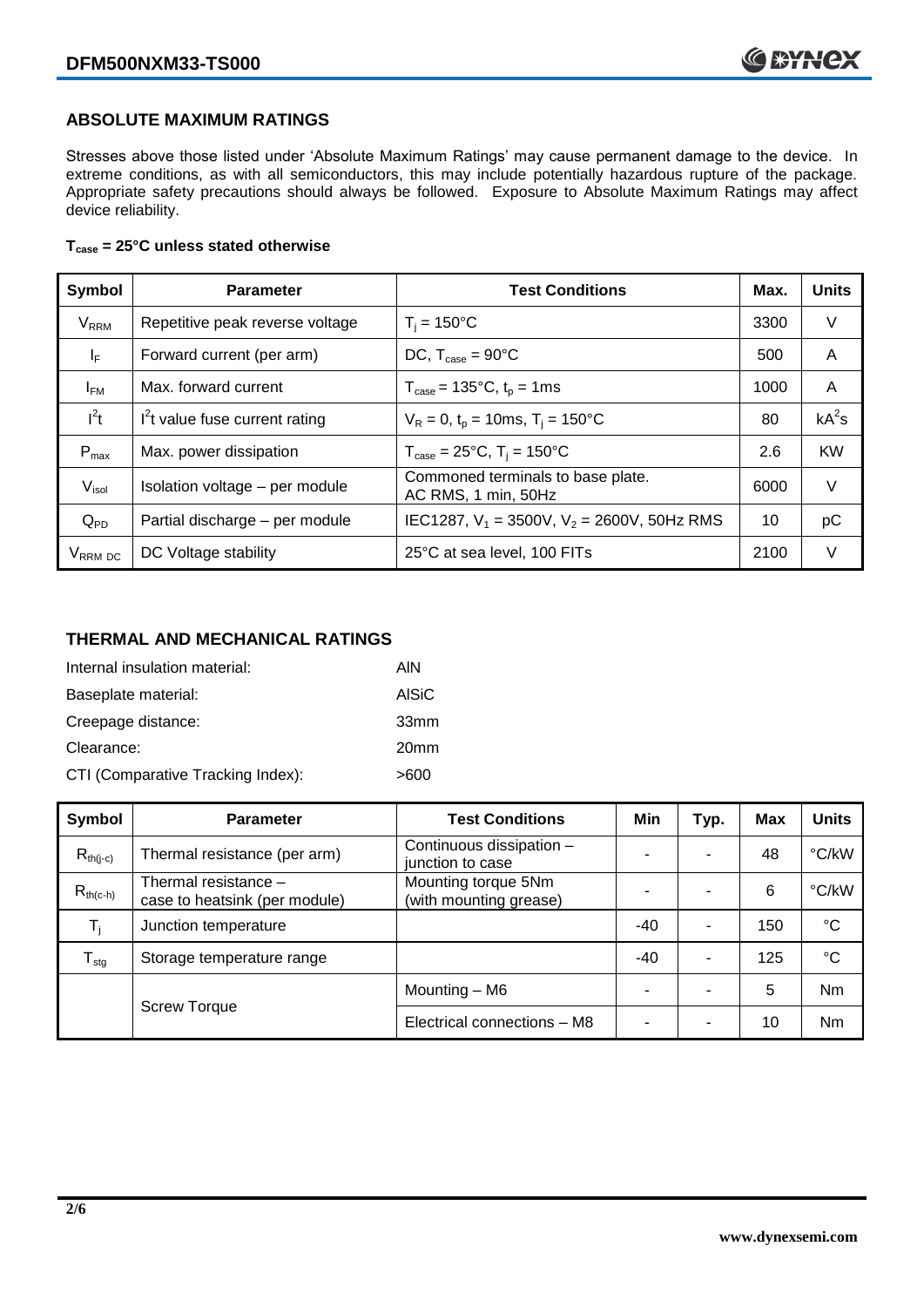### **STATIC ELECTRICAL CHARACTERISTICS – PER ARM**

**Tcase = 25°C unless stated otherwise.**

| Symbol       | <b>Parameter</b>     | <b>Test Conditions</b>                 | Min | Гур | <b>Max</b> | <b>Units</b> |
|--------------|----------------------|----------------------------------------|-----|-----|------------|--------------|
| $I_{\rm RM}$ | Peak reverse current | $V_R = 3300V$ , T <sub>i</sub> = 150°C |     |     | 30         | mA           |
| $V_F$        | Forward voltage      | $I_F = 500A$                           |     | 2.4 |            | V            |
|              |                      | $I_F = 500A$ , $T_i = 125^{\circ}C$    |     | 2.5 |            | V            |
|              |                      | $I_F = 500A$ , $T_i = 150^{\circ}C$    |     | 2.4 |            | V            |
| Lм           | Inductance           | -                                      |     | 25  |            | nH           |

#### **DYNAMIC ELECTRICAL CHARACTERISTICS – PER ARM**

#### **Tcase = 25°C unless stated otherwise**

| Symbol    | <b>Parameter</b>              | <b>Test Conditions</b>  | Min | Typ. | <b>Max</b> | <b>Units</b> |
|-----------|-------------------------------|-------------------------|-----|------|------------|--------------|
| $Q_{rr}$  | Reverse recovery charge       | $I_F = 500A$            |     | 285  |            | $\mu$ C      |
| 1rr       | Peak reverse recovery current | $V_{\rm R} = 1800V$     |     | 310  |            | A            |
| $E_{rec}$ | Reverse recovery energy       | $dl_F/dt = 1400A/\mu s$ |     | 335  |            | mJ           |

#### **Tcase = 125°C unless stated otherwise**

| Symbol                     | <b>Parameter</b>              | <b>Test Conditions</b>  | Min | Typ. | Max | <b>Units</b> |
|----------------------------|-------------------------------|-------------------------|-----|------|-----|--------------|
| $\mathsf{Q}_{\mathsf{rr}}$ | Reverse recovery charge       | $I_F = 500A$            |     | 470  |     | μC           |
| - Irr                      | Peak reverse recovery current | $V_R = 1800V$           |     | 390  |     | Α            |
| $E_{rec}$                  | Reverse recovery energy       | $dl_F/dt = 1400A/\mu s$ |     | 570  |     | mJ           |

#### **Tcase = 150°C unless stated otherwise**

| Symbol          | <b>Parameter</b>              | <b>Test Conditions</b>  | Min | Typ. | Max | Units |
|-----------------|-------------------------------|-------------------------|-----|------|-----|-------|
| $Q_{rr}$        | Reverse recovery charge       | $I_F = 500A$            |     | 535  |     | μC    |
| 1 <sub>rr</sub> | Peak reverse recovery current | $V_R = 1800V$           |     | 400  |     | Α     |
| $E_{rec}$       | Reverse recovery energy       | $dl_F/dt = 1400A/\mu s$ |     | 650  |     | mJ    |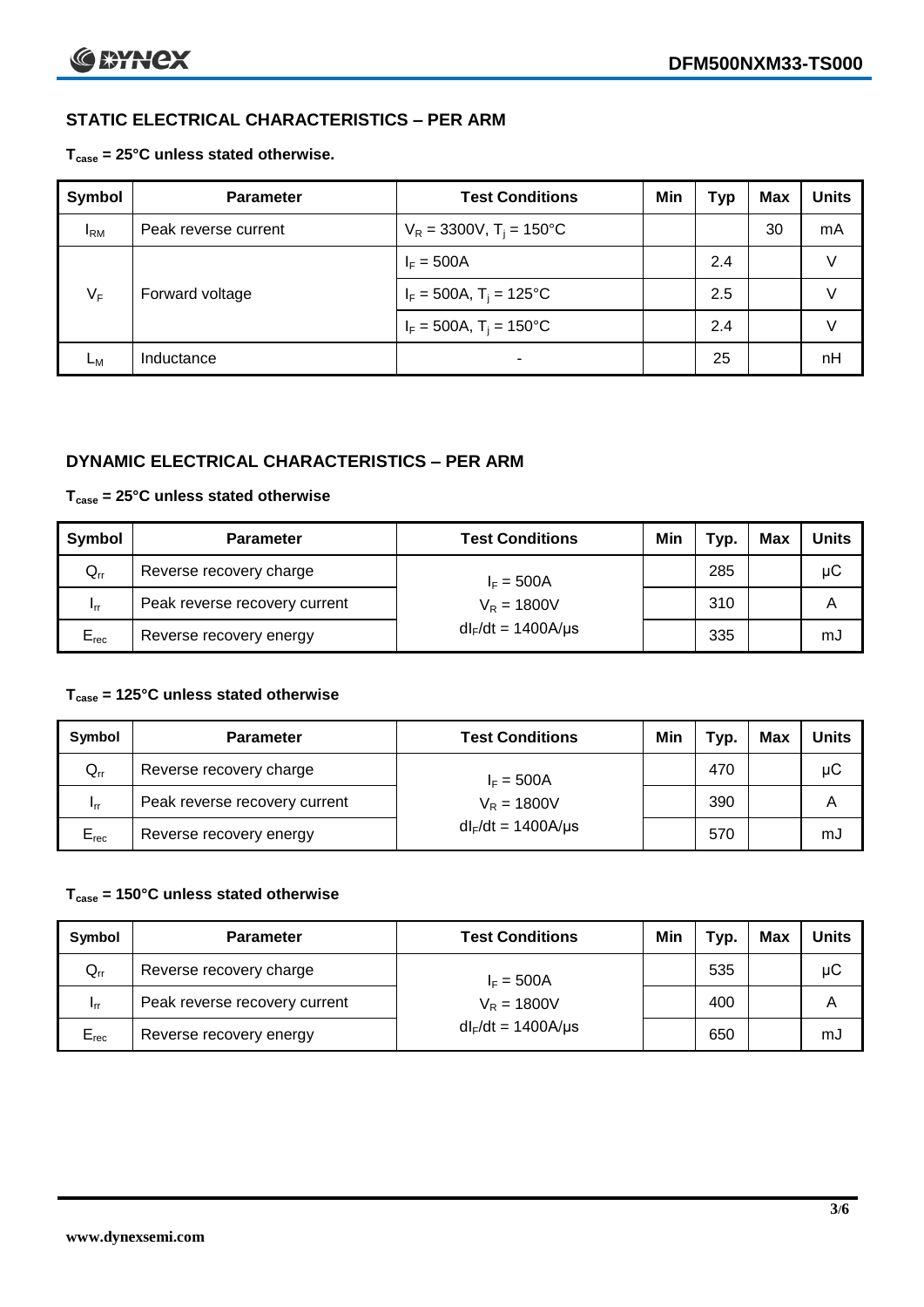

**Fig. 5 DC current rating vs case temperature Fig. 6 Reverse Bias Safe Operating Area (RBSOA)**

Case temperature, T<sub>CASE</sub> - (°C)

Reverse Voltage, VR - (V)

**www.dynexsemi.com**

**CEYNCX**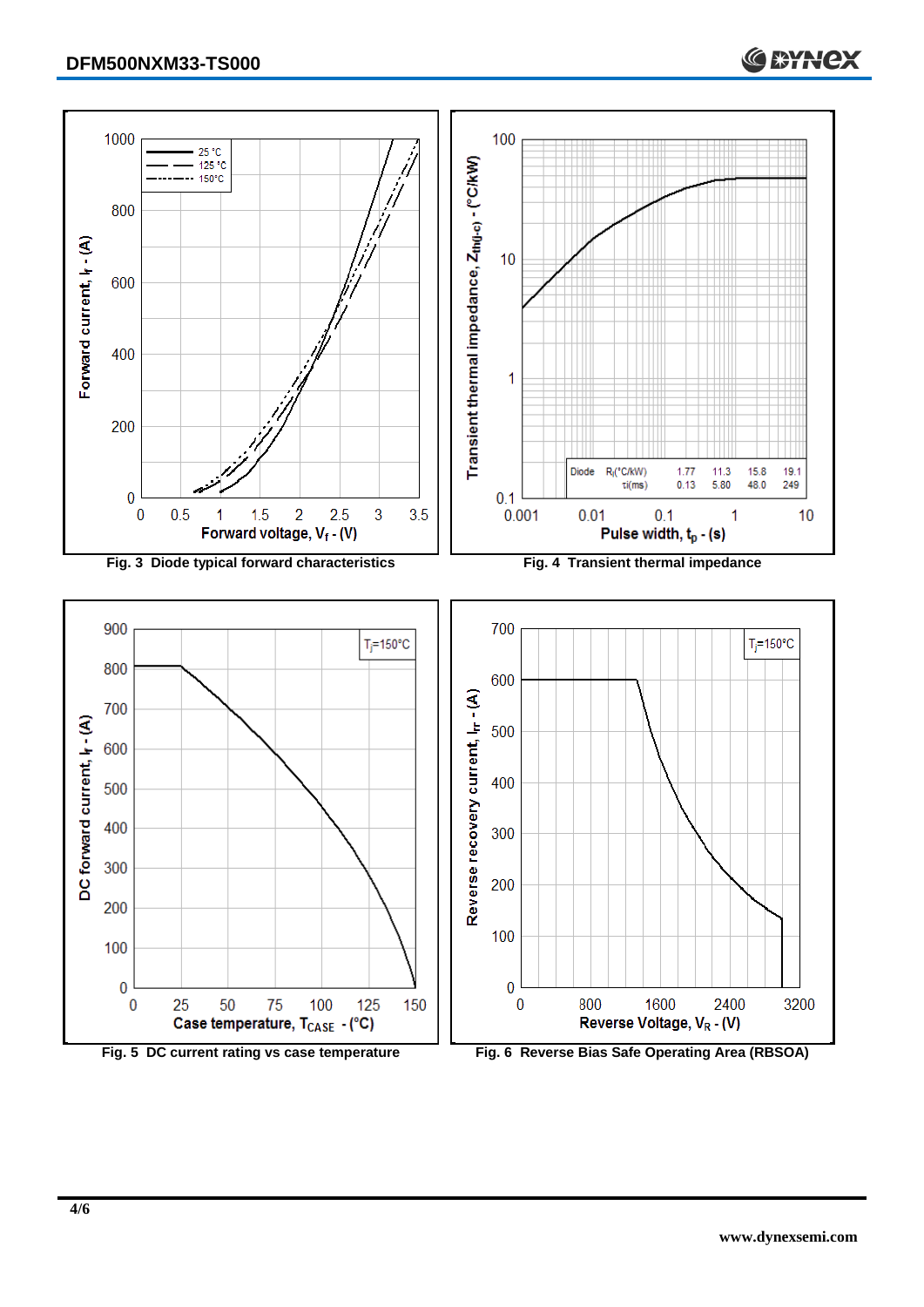



#### **PACKAGE DETAILS**

For further package information, please visit our website or contact Customer Services. All dimensions in mm, unless stated otherwise. **DO NOT SCALE.**